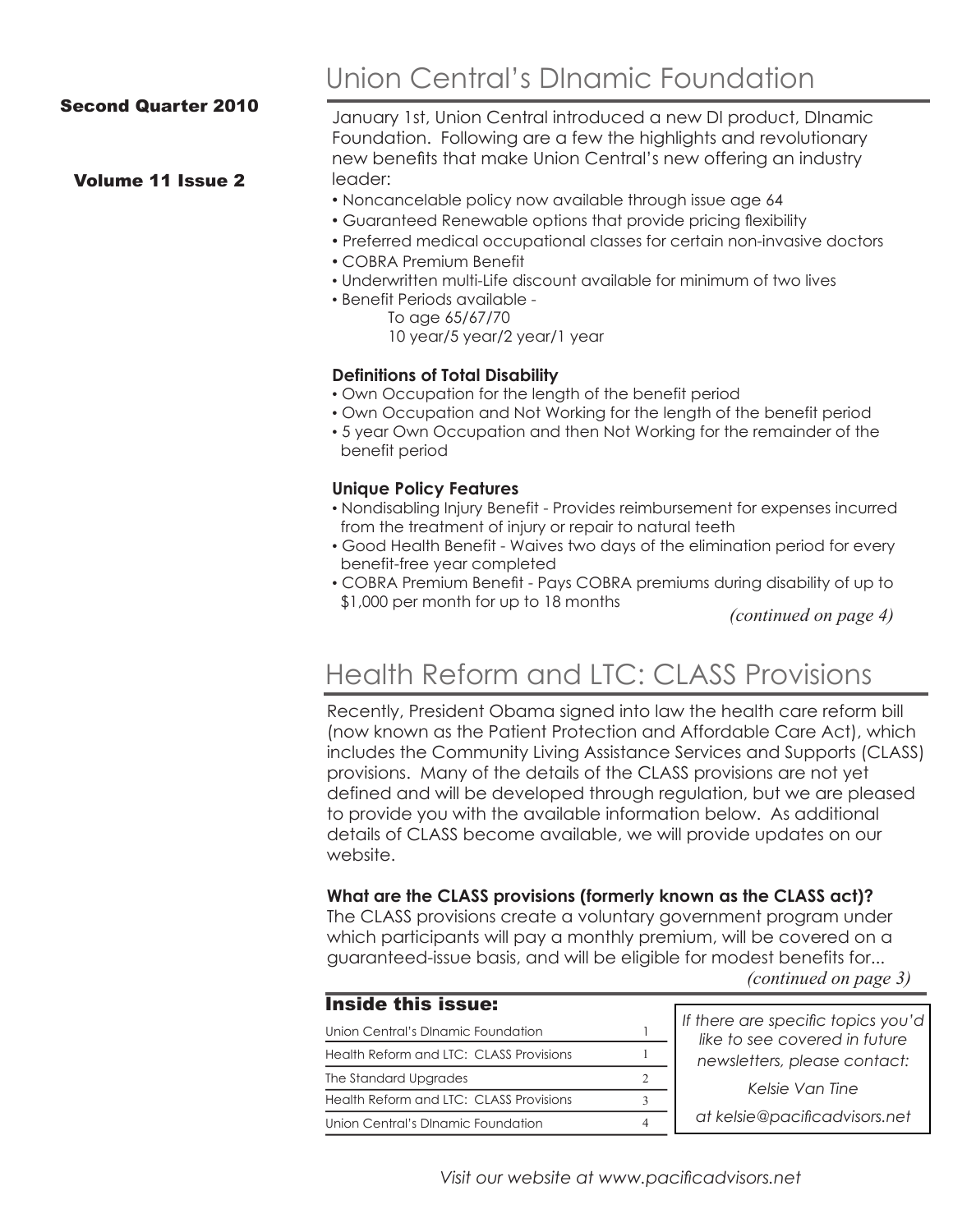The Standard has announced big changes to Issue & Participation Limits, Overhead Expense Policies, Future Purchase Options, and Occupation Classes. The following summary highlights a number of the changes:

#### **Increased Issue Limits**

Maximum issue limits have increased for The Protector+SM and The ProtectorSM individual disability income insurance. All eligible benefit amounts are subject to Issue and Participation Limits.

| <b>Maximum Benefit Amounts</b> |                                          |                        |                                          |                        |  |
|--------------------------------|------------------------------------------|------------------------|------------------------------------------|------------------------|--|
| Annual Earned<br>income        | Individual Insurance Paid by<br>Employee |                        | Individual Insurance Paid by<br>Employer |                        |  |
|                                | Maximum<br>benefit before                | Maximum<br>benefit now | Maximum<br>benefit before                | Maximum<br>benefit now |  |
| \$100,000                      | \$5,000                                  | \$5,080                | \$6,210                                  | <b>S6,420</b>          |  |
| \$120,000                      | \$5,750                                  | \$5,940                | \$7,200                                  | \$7,520                |  |
| \$140,000                      | <b>\$6,440</b>                           | <b>\$6,650</b>         | \$8,120                                  | \$8,650                |  |
| \$160,000                      | \$7,080                                  | <b>\$7,470</b>         | \$8,990                                  | \$9,710                |  |
| \$180,000                      | \$7,710                                  | <b>\$8,370</b>         | \$9,820                                  | \$10,780               |  |
| \$200,000                      | \$8,330                                  | <b>S9,270</b>          | \$10,620                                 | \$11,840               |  |
| \$225,000                      | \$9,135                                  | \$10,380               | \$11,635                                 | \$13,225               |  |
| \$250,000                      | \$10,000                                 | \$11,480               | \$12,770                                 | \$14,670               |  |
| \$275,000                      | \$10,800                                 | \$12,470               | \$13,835                                 | \$15,000               |  |
| \$300,000                      | \$11,380                                 | \$13,280               | \$14,580                                 | \$15,000               |  |
| \$325,000                      | \$12,055                                 | \$14,030               | \$15,000                                 | \$15,000               |  |
| \$350,000                      | \$12,720                                 | \$15,000               | \$15,000                                 | \$15,000               |  |

The Protector<sup>SM</sup> is available in CA only.

### **Increased Issue & Participation Limits for Dentists**

Standard will now issue up to \$15,000 of monthly benefit for dentists who qualify. Additionally they will participate with another carrier's DI coverage to \$20,000 per month.

### **Business Overhead Expense**

New business owners can qualify for up to \$15,000 of overhead expense coverage without expense verification. Owners must own at least 25% of the business to be eligible for this offer – all occupation classes are eligible.

### **Business Overhead Expense Occupation Upgrade**

Later this year or in 2011, The Standard expects to file a new business overhead expense disability insurance policy form to replace The Business Protector<sup>SM</sup>. In the meantime, they announced that new policy owners in all occupation classes will receive an upgrade of one occupation class in addition to any increase available through the Business Owner Upgrade program. Also 5A occupations will receive a 10% discount off gender-distinct rates\*. In addition to the increase in occupation class, customers may also apply for the higher issue limits associated with their newly assigned occupation class.

\*Discounts cannot be combined; only one discount per policy. Current multi-life and association discount rules remain in effect.

For additional information regarding the recent changes The Standard has made please contact Pacific Advisors at 877.455.9580.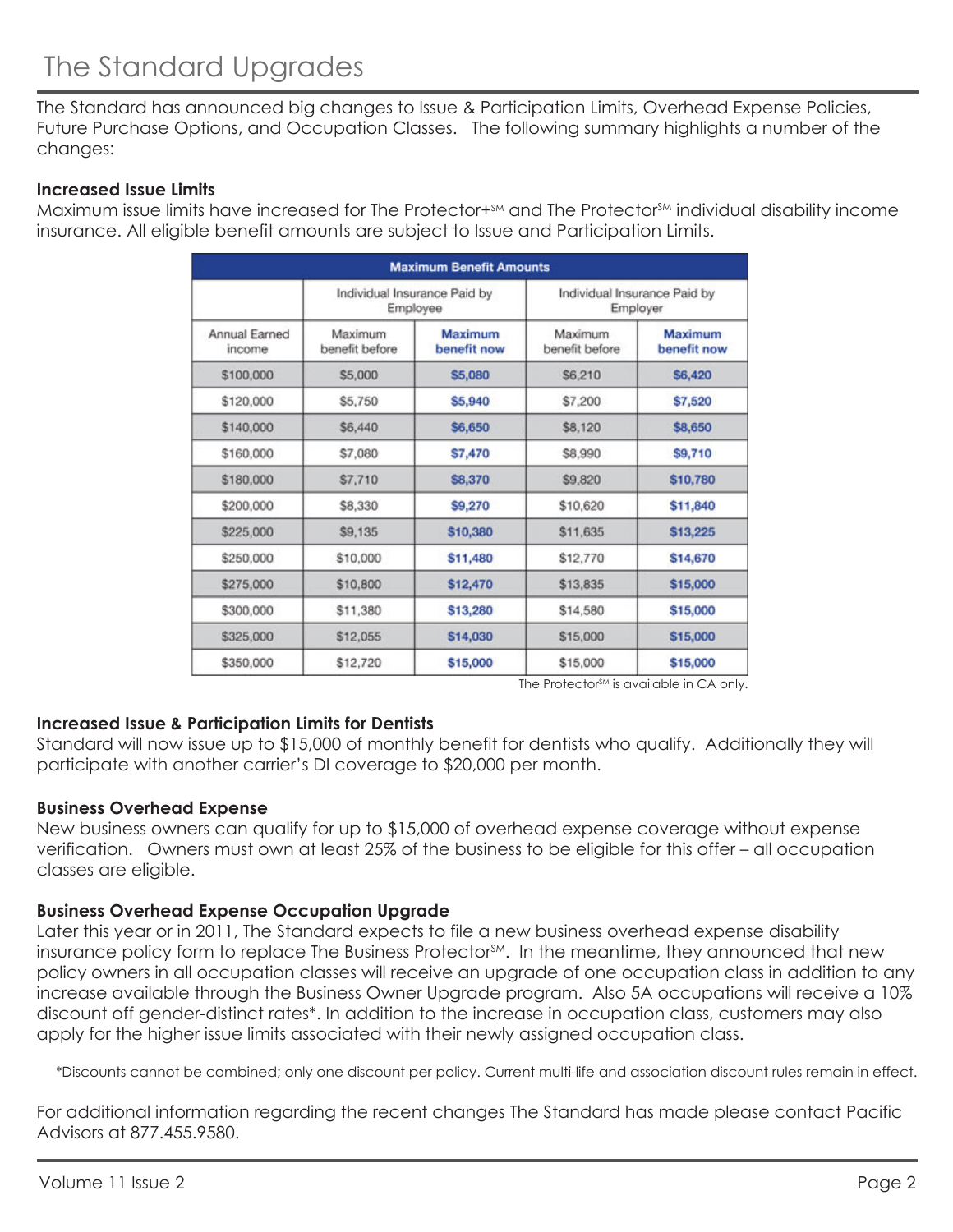*(continued from page 4)* ...their long-term care needs after five years of paying premiums. While it has been characterized as a long-term care program, it is primarily designed as a program to provide assistance to the working disabled. It's important to note that benefits will be paid by premiums collected from voluntary participants and not by the taxpayers.

## **What are the details of the coverage that would be provided?**

Most of the terms of the new CLASS program that passed as part of the Patient Protection and Affordable Care Act will be developed by the Department of Health and Human Services over the next few years. Certain terms are set in statute, including the following, which states enrollees will:

- pay a monthly premium, through payroll deduction, that has yet to be determined, but most recent estimates indicate that the average premium will be \$180-\$240/month; that premium could be increased yearly to ensure that the CLASS fund is actuarially sound.
- be covered on a guaranteed-issue basis;
- be eligible for benefits for their long-term care needs after paying premiums for the first 60 months of coverage (i.e. a 5 year waiting period) and have worked at least three of those five years;
- receive a lifetime cash benefit after meeting benefit eligibility criteria, based on the degree of impairment, which is expected to average about \$75/day or more than \$27,000 per year and is payable as long as the claimant remains disabled.

Enrollees will be offered coverage through their employers and will be automatically covered unless they opt out. They can opt back in at a later time. Self-employed people or those whose employers do not offer the benefit will also be able to join the CLASS program through a governmental payment mechanism.

## **How soon will the CLASS provisions take effect?**

Now that the bill has been signed into law by President Obama, it will go to the Department of Health and Human Services, where the terms of the program will be worked through. From there it will be two years before the program goes into effect and another five years from that point before anyone is eligible for benefits.

## **What if a client is now considering the government plan rather than LTC insurance?**

Since the government plan is highly limited, we encourage you to remind your prospects that delaying the purchase of an LTC insurance policy can have an effect on the cost of their policy and possibly their insurability. Also remind your clients about some of the advantages of purchasing a private LTC insurance policy today, such as:

- The purchase of an individual LTC insurance policy does not require that the individual be employed.
- LTC insurance offers a broad range of benefits, and is better suited to address the high cost of care.
- LTC insurance does not have a minimum number of years an individual must pay premiums before benefits are payable; the coverage will begin paying benefits once the benefits trigger and waiting periods have been met.
- Any unused LTC insurance benefits are carried over from year to year
- The policy provides access to care coordination services, quality providers, and provider discounts.

Does a policyholder still need his/her LTC insurance policy? Yes, we recommend that all private LTCi policyholders retain their private LTC insurance policies due to the highly limited nature of the long-term care benefits that will be offered under CLASS, as well as what could potentially be very high premiums for CLASS Due to adverse selection.

## **What is John Hancock's position on teh passing of the CLASS provisions?**

We believe that the CLASS provisions do not negate the need for private LTC insurance coverage in any way. In addition, we are hopeful that the program will play a significant role in raising consumer awareness about the many issues surrounding long-term care and the need to be prepared for a long-term care event.